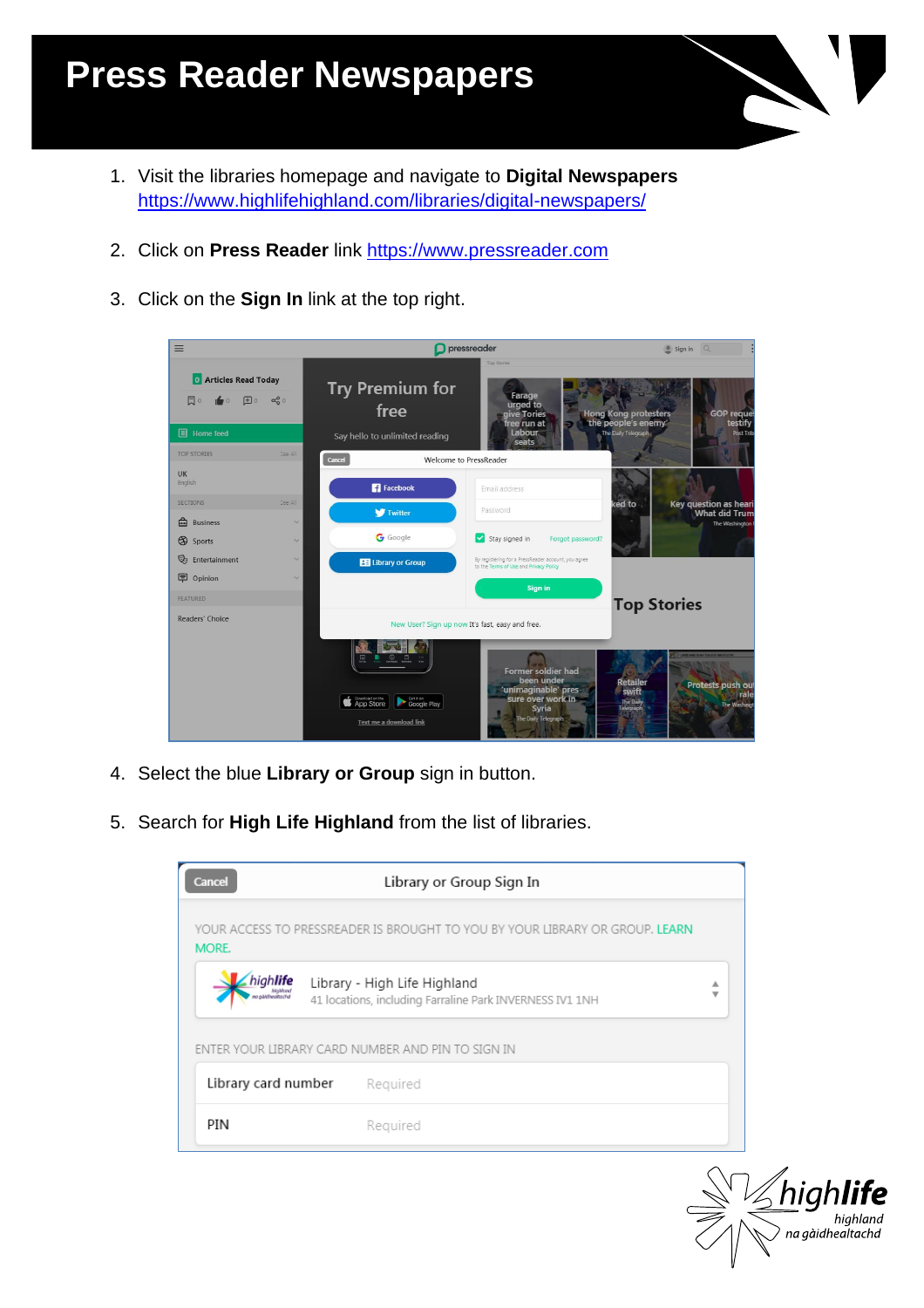- 6. Enter your 14-digit library card number and 4-digit PIN.
- 7. Click **Sign In**. (You will be signed in for 30 days.). Click **Select Publication** to start browsing.



#### **Register and Email and password for personalised features.**

When you first sign in to Press Reader you will be asked to register an Email and password. This will allow you to sign in next time using this login and be able to save and share articles.

### **Save or share an article from Press Reader**

- 1. Log into [https://www.pressreader.com](https://www.pressreader.com/) using 'Google Chrome' or 'Opera' web browser.
- 2. Right click the article you want to save and click **Print**. You can also choose to 'Save to Collection' to read later.
- 3. Click **Print Page** and click 'Print' on the next pop up window.

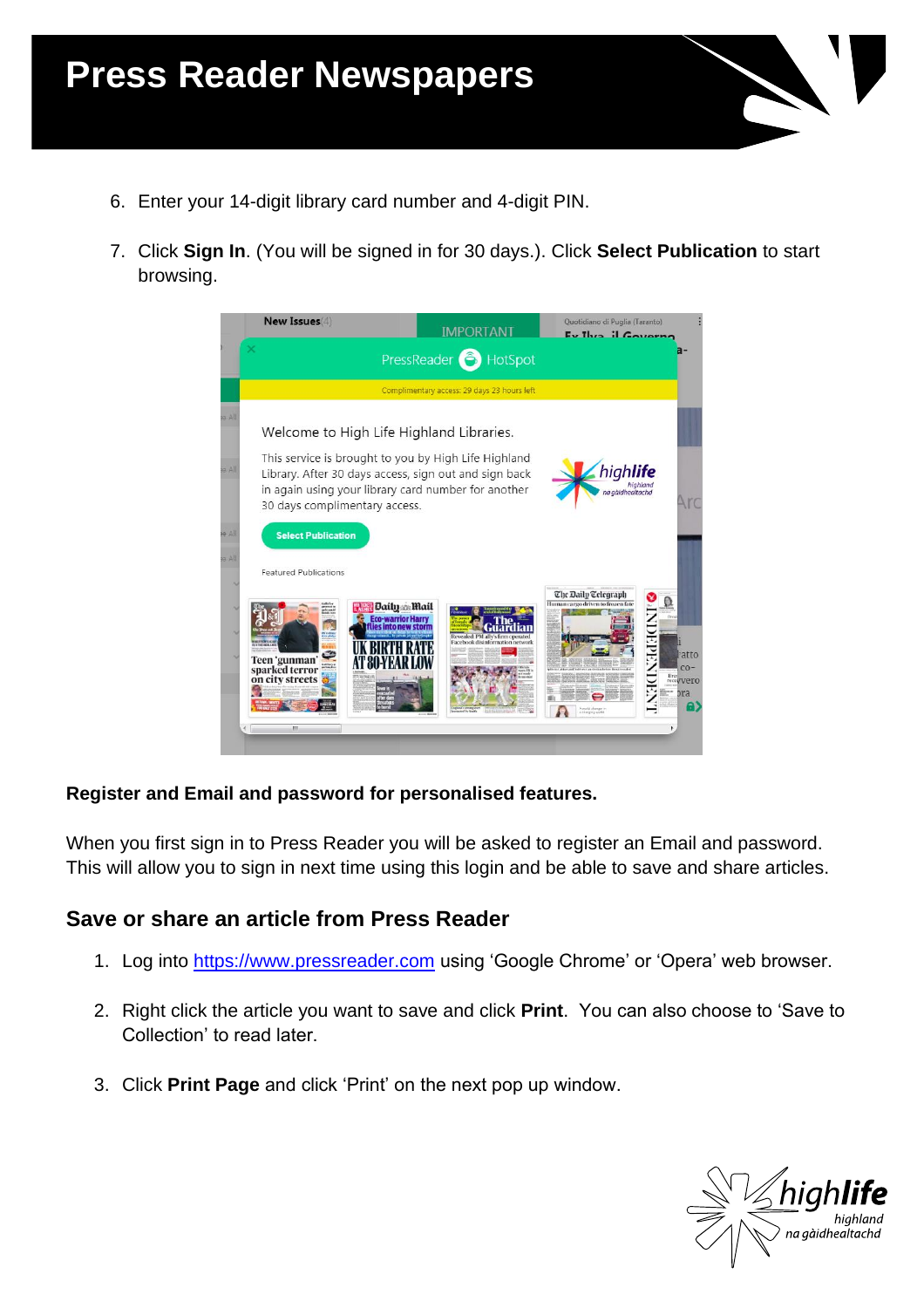## **Press Reader Newspapers**